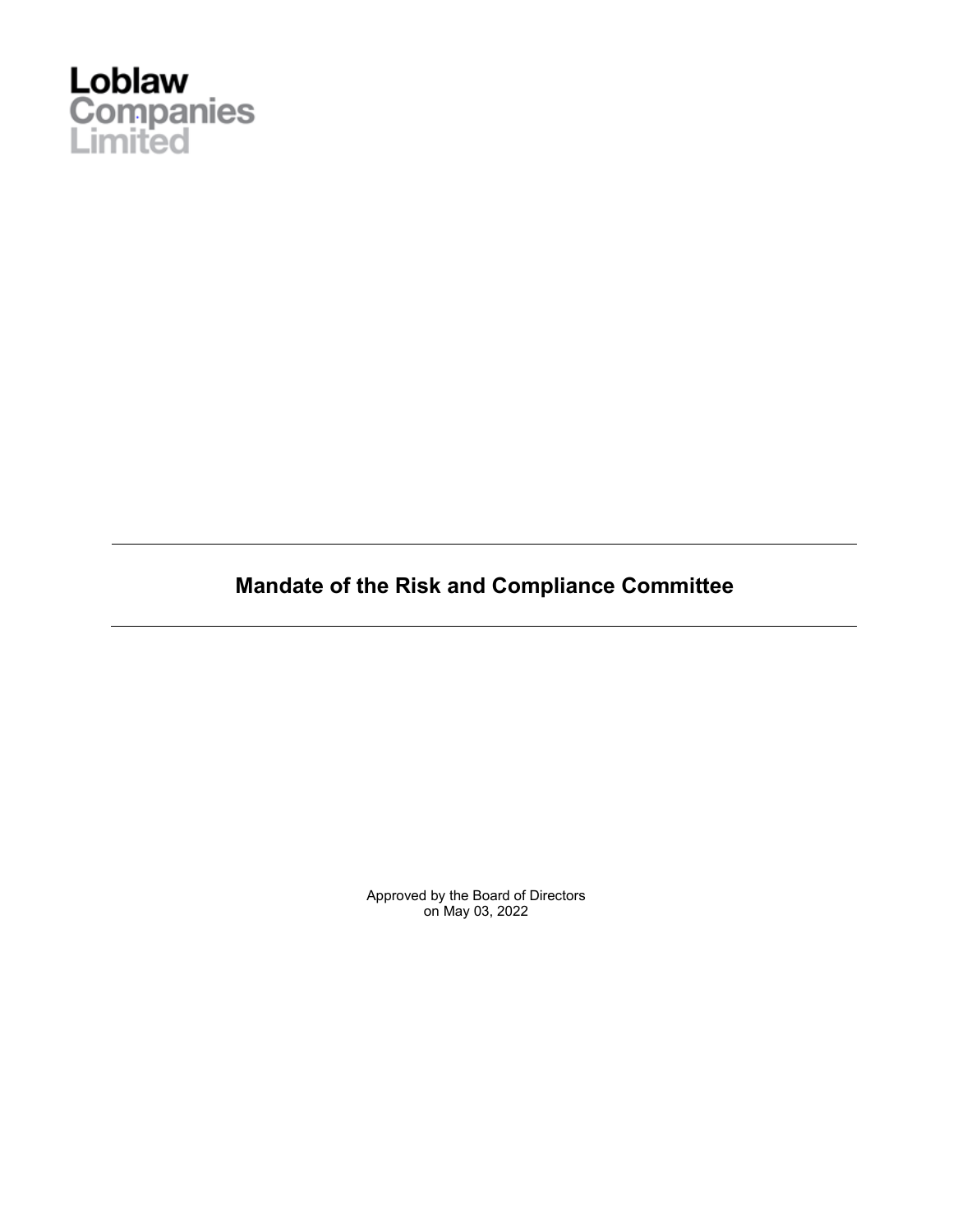# TABLE OF CONTENTS

| 4.             |  |
|----------------|--|
| 5 <sub>1</sub> |  |
| 6.             |  |
| 7.             |  |
| 8.             |  |
| 9.             |  |
| 10.            |  |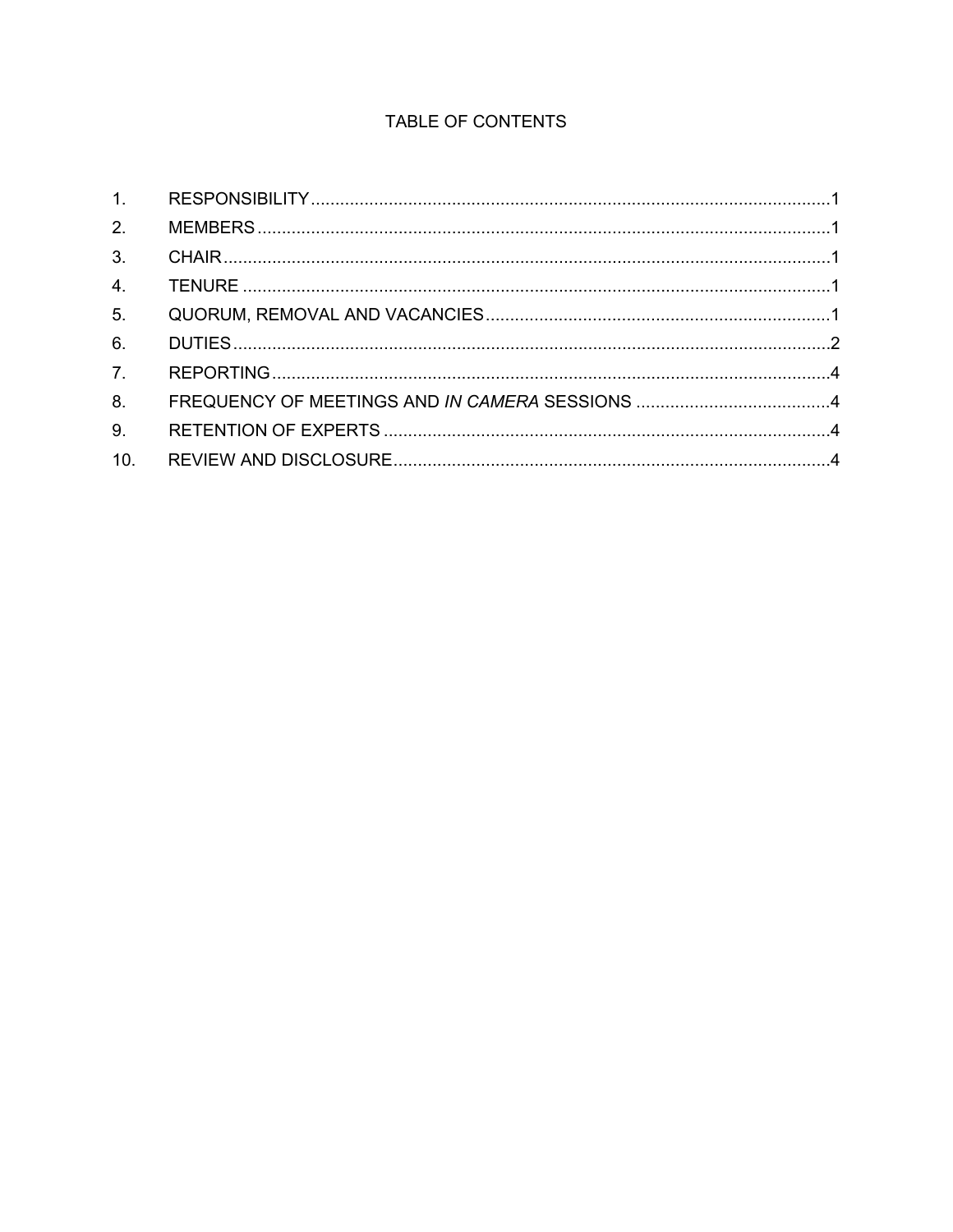# **LOBLAW COMPANIES LIMITED (the "Company")**

## **Mandate of the Risk and Compliance Committee**

### **1. RESPONSIBILITY**

The Risk and Compliance Committee (the "Committee") is responsible for assisting the Board of Directors of the Company ("Board") in fulfilling its oversight responsibilities in relation to:

- i. the Company's enterprise risk management program;
- i. the Company's legal and regulatory compliance and ethics program;
- ii. the Company's policies, management systems and performance with respect to environmental, occupational health and safety, wellness and pharmacy/pharmaceutical matters;
- iii. the Company's policies and compliance with food safety and product safety matters, including safe preparation and handling standards;
- iv. the Company's environmental, social and governance (ESG) initiatives, including those with respect to corporate social responsibility matters, responsible and ethical sourcing and human rights matters; and
- v. such other duties as may be delegated to the Committee by the Board.

### **2. MEMBERS**

The Board shall appoint a minimum of three (3) directors to be members of the Committee. No more than one member of the Committee shall be a management director.

#### **3. CHAIR**

Each year, the Board shall appoint one member from amongst the non-management directors to be Chair of the Committee. If, in any year, the Board does not appoint a Chair, the incumbent Chair shall continue in office until a successor is appointed. The Board has adopted and approved a position description for the Chair which sets out their role and responsibilities.

#### **4. TENURE**

Each member shall hold office until their term as a member of the Committee expires or is terminated, or a successor is duly appointed.

#### **5. QUORUM, REMOVAL AND VACANCIES**

A majority of the Committee's members shall constitute a quorum. Any member may be removed and replaced at any time by the Board. The Board may fill vacancies in the Committee by appointment from among the members of the Board. If a vacancy exists on the Committee, the remaining members shall exercise all powers so long as a quorum remains in office.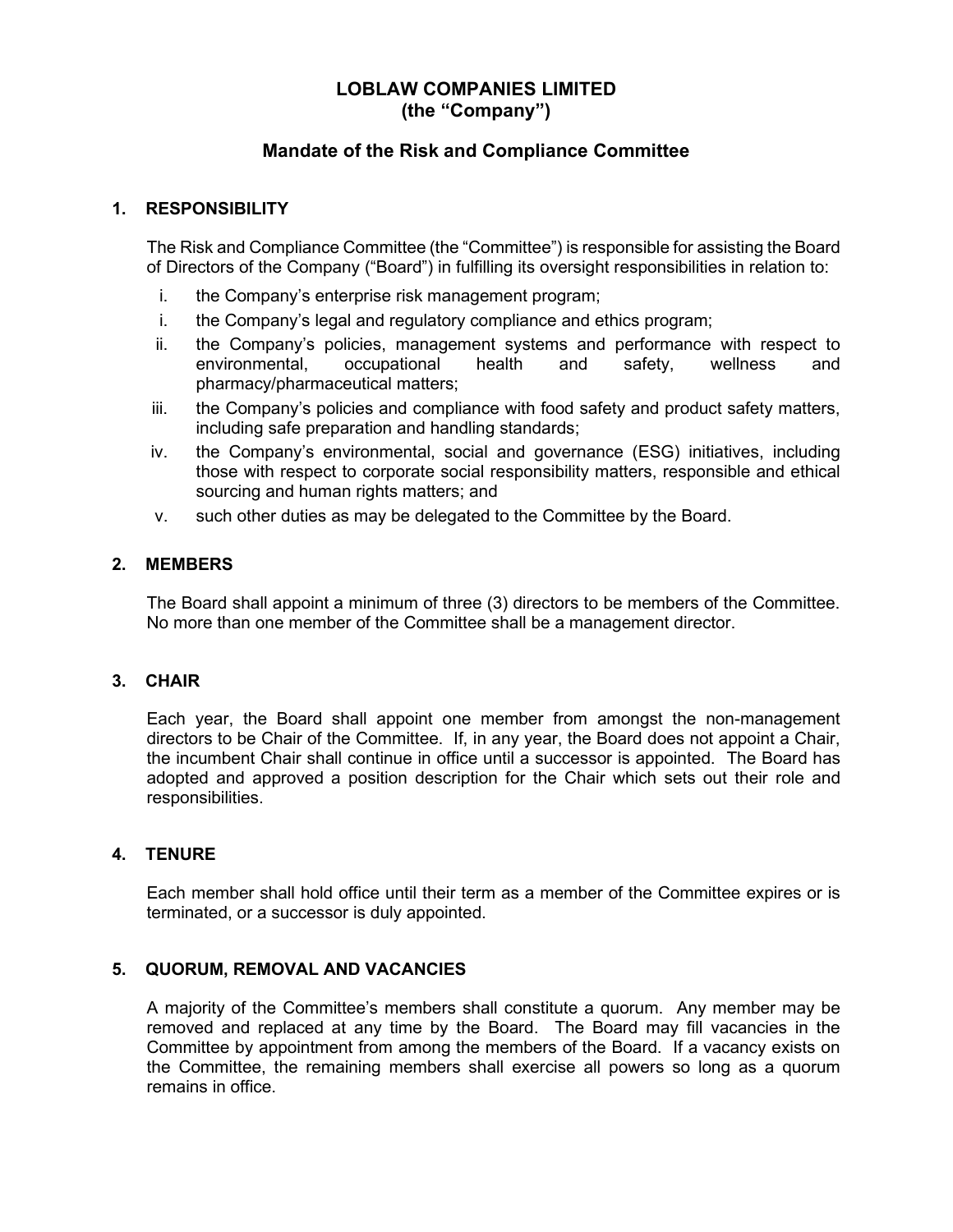#### **6. DUTIES**

The Committee shall have the duties set out below as well as any other duties that are specifically delegated to the Committee by the Board:

**(a)** Oversight of Legal and Regulatory Compliance & Ethics Program

The Committee shall be responsible for overseeing the Company's legal and regulatory compliance program and the ethics program. This responsibility includes recommending to the Board an executive to be appointed by the Board as Senior Vice President and Chief Compliance & Ethics Officer of the Company and reviewing and approving, on an annual basis, a position description for this role. The Committee shall monitor the Company's legal and regulatory compliance and ethics programs and shall receive quarterly reporting from the Senior Vice President and Chief Compliance & Ethics Officer and from the compliance function leads in the Company's business. The Committee shall bring material information and developments relating to compliance and ethics to the attention of the Board. The Committee shall review on an annual basis the performance of the compliance and ethics programs and the Senior Vice President and Chief Compliance & Ethics Officer, and if satisfied, recommend the re-appointment of the Senior Vice President and Chief Compliance & Ethics Officer to the Board.

Specifically, in overseeing the Company's compliance and ethics functions, the Committee shall, by way of example:

- i. review the actions taken by management in order for management to ensure that the Company has high quality systems for implementing the Company's policies with respect to legal and regulatory compliance and ethical conduct, including the Company's Supplier Code of Conduct and Human Rights Statement, such systems to involve appropriate standards, education, supervision and inspection;
- ii. review the actions taken by management in order for management to ensure that colleagues are: (a) aware of the Company's policies with respect to legal and regulatory compliance and ethical conduct, and (b) expected to deal with legal and regulatory compliance, and ethics, problems expeditiously or to bring such problems to the attention of the most appropriate management personnel;
- iii. review the actions taken by management in order for management to ensure that the Company provides the following as appropriate to franchised businesses, recognizing their arm's length status: (a) standards and programs with respect to legal and regulatory compliance and ethical conduct, and (b) timely and effective support and education with respect to legal and regulatory compliance matters and ethical conduct matters;
- iv. receive and review periodic reports from management and such independent consultants, if any, as the Committee shall consider appropriate, on legal and regulatory compliance matters, such reports to note in particular any significant government requests for action and the manner of dealing with the same. The Committee shall also receive and review periodic reports from management on the Company's whistleblower hotline, ethics program, loss prevention and claims management matters; and
- v. receive and review periodic reports from management on current and emerging issues and proposed legislation in respect of applicable legal and regulatory compliance matters as they may affect the Company's operations and shall bring to the attention of the Board such issues as it shall think appropriate.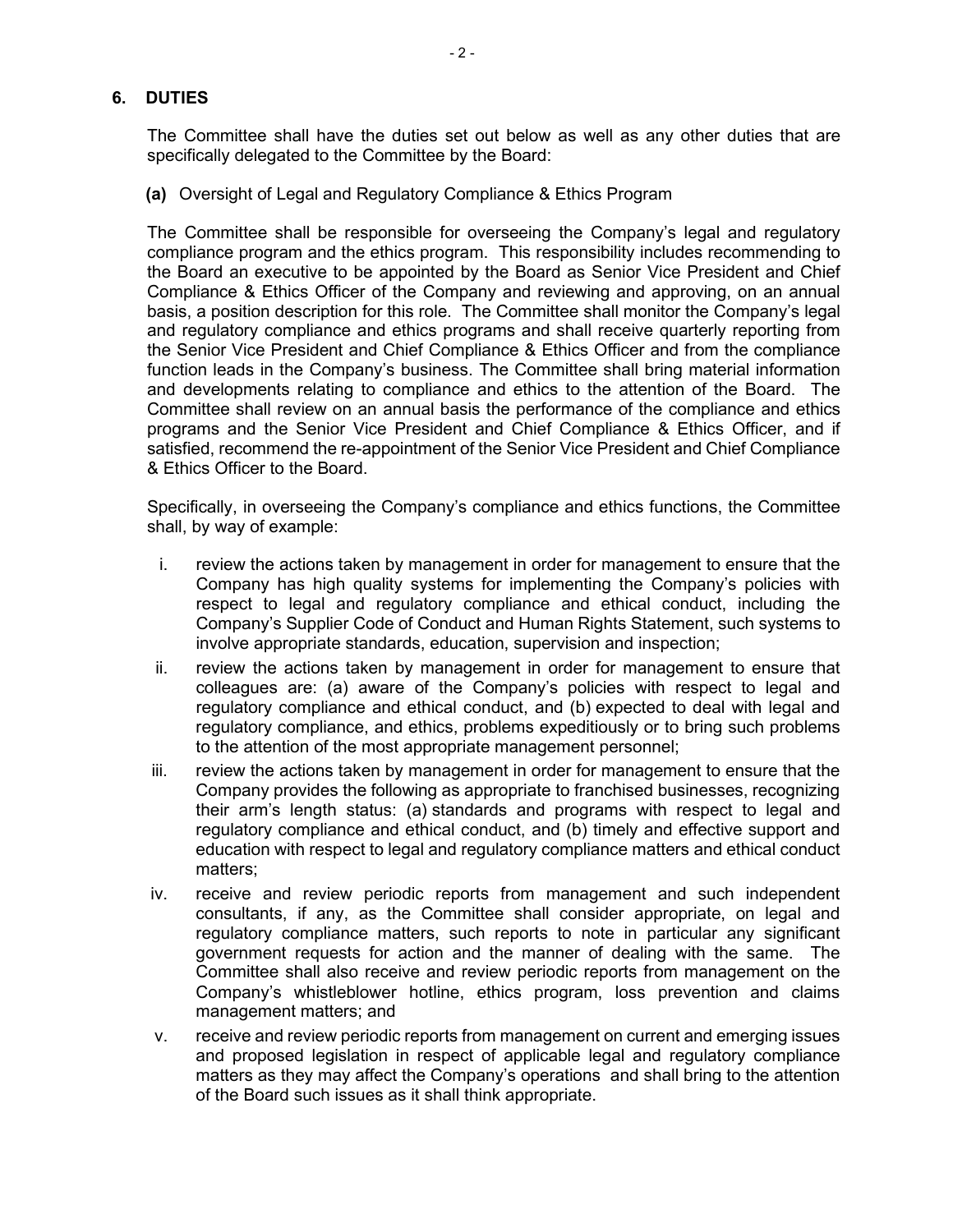#### **(b)** Food Safety

The Committee shall review the actions taken by management in order for management to ensure that food safety programs address safe manufacturing, handling and preparation standards, that suppliers of food products adhere to high safety standards, and that best practices are in place for storage, handling, distribution and packaging of food product, along with the necessary control systems to monitor compliance with such policies.

**(c)** Pharmacy Related Matters

The Committee shall oversee any risks related to the production, handling and dispensing of pharmaceuticals and the operation of pharmacies and shall monitor and assess the Company's effectiveness in managing such risks. The Committee shall satisfy itself that management has taken appropriate actions to ensure that such risks are managed in accordance with best practices. The Committee shall receive periodic reports from management in order to perform its oversight role.

**(d)** Enterprise Risk Management

Except to the extent that responsibility is reserved by the Board for overarching governance of the Company's risk portfolio, the Committee shall review the design and structure of the Company's enterprise risk management program and shall monitor and assess its effectiveness. On an annual basis, the Committee shall review and recommend to the Board for approval the Company's enterprise risk management policy, risk appetite statement, and annual plan. The Committee shall oversee those principal risks delegated to it by the Board and shall satisfy itself that management has taken appropriate actions to ensure the effective management of such risks. The Committee shall receive periodic reports from management responsible for enterprise risk in order to perform its oversight role. The Chair of the Committee shall periodically report to the Board on its responsibilities with respect to ensuring that risk management oversight is carried out across the Board's Committees.

**(e)** Information Technology Systems and Information Technology

The Committee shall review management's oversight of matters relating to information technology affecting the Company and the Company's information technology systems. The Committee shall receive regular reports from the Company's Chief Technology & Analytics Officer with respect to the Company's systems, policies, controls and procedures that management has implemented to identify, manage and mitigate risks related to information technology and the Company's information technology systems, including cyber-security.

**(f)** Environmental, Social and Governance ("ESG")

Except to the extent that responsibility is reserved by the Board for overarching governance of the Company's ESG matters, the Committee shall oversee the Company's ESG strategy, design and program and shall monitor and assess the Company's progress against its ESG related goals. The Committee shall receive and review periodic reports from management on elements of the Company's ESG initiatives, including those with respect to corporate social responsibility. The Committee shall review and recommend to the Board for approval the Company's annual ESG Report.

- **(g)** Incident Reporting
	- i. The Committee shall bring to the attention of the Board any serious problems or deviations that management cannot deal with expeditiously or within reasonable